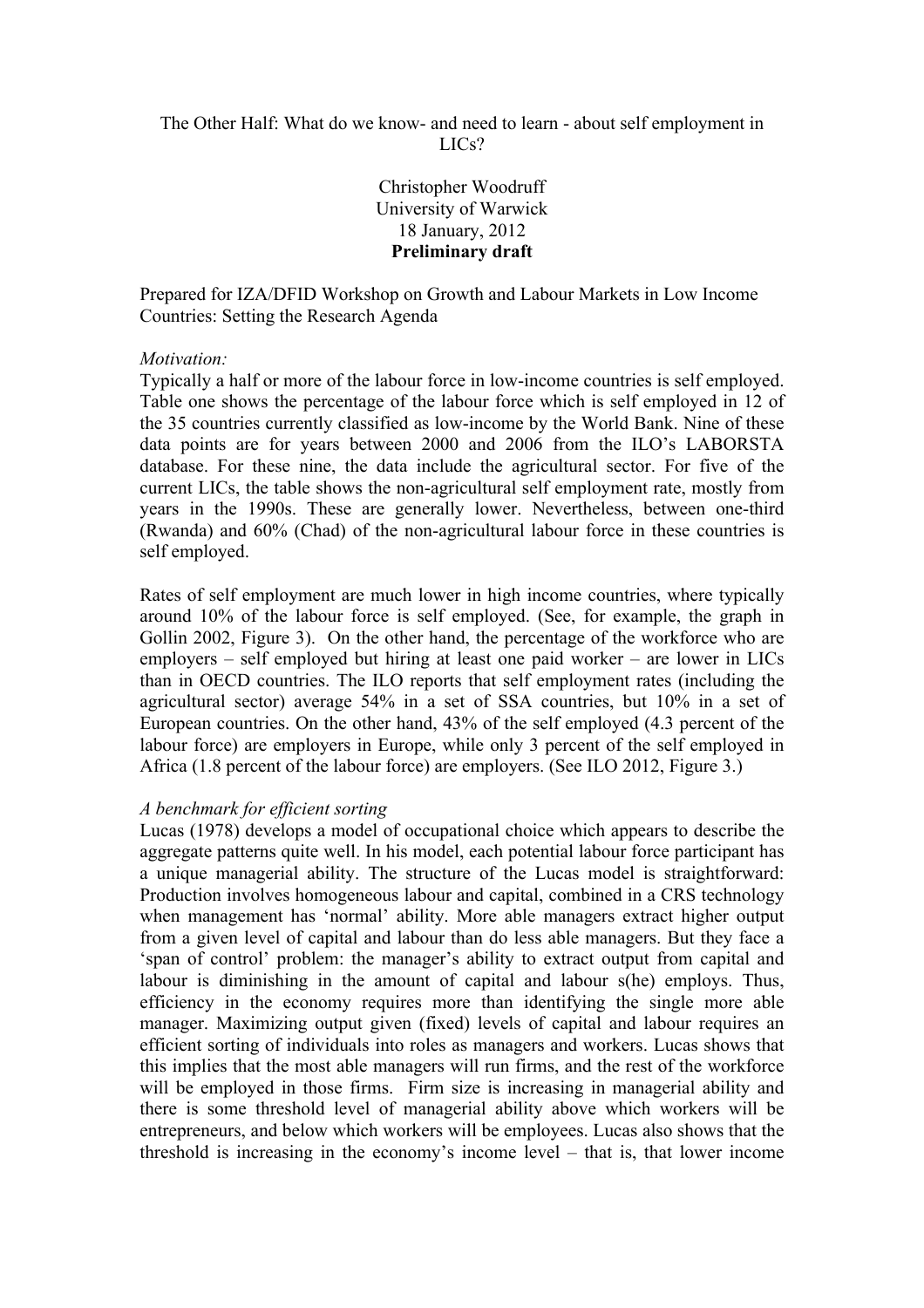economies will have a larger share of the workforce self employed, and managing smaller firms.

This framework leads immediately to several questions related to self employment in LICs:

Q1: *How efficient is the selection into self employment in LICs?* 

Q2: *Who are the self employed, and what determines selection into self employment and wage work?*

Q3: *Is managerial ability a person-fixed factor, or can it be learned? And if it is learned, can it be taught?*

Q4: *Where, given this dynamic, will creation of wage jobs come from?*

I discuss what we know about each of these questions below.

#### *How efficient is the selection into self employment in LICs?*

This is arguably the most important question related to self employment and labour market dynamics, and one on which we have limited evidence. There has been quite a lot of work, both theoretical and empirical, on the role of credit constraints in constraining entry and growth of enterprises. (See, or particular interest, Paulson and Townsend 2004 and Paulson, Townsend and Karaivonov 2006.) Undoubtedly, access to credit is important – but it is far from the only factor which affects the decision to start a business. Entry regulations (Bruhn 2010; Kaplan et al 2010, for example), political or market connections (Khana, etc.), a lack of insurance markets which may also affect which individuals become entrepreneurs. To the extent that these factors are not perfectly correlated with entrepreneurial ability, they will lead to some inefficiency in relation to the Lucas benchmark.

There are several lenses through which to look at the question of efficiency of sorting. Assuming entrepreneurial ability has a distribution which is something like normal, the vast majority of enterprise owners will have modest levels of ability. This is especially true in LICs where half the population is self employed. Given modest ability levels, their optimal size, measured by employment, is one – themselves. These are often referred to as 'subsistence' entrepreneurs. (See, for example, Ardagna and Lusardi, 2010; Schoar.) Further up the ability distribution are 'transformational' entrepreneurs, whose optimal firm size is larger than one.

The term subsistence entrepreneurs is unfortunate in that it suggests that the nonemployers are individuals who are self employed only for lack of opportunities in wage work. What does the evidence suggest about mobility between wage work and self employment? Perhaps the best answer to this question comes from work by Maloney and collaborators, based on data from Latin America. In a series of papers, they find little evidence for queuing for formal sector wage jobs. For example, using data from Argentina, Brazil and Mexico, Bosch and Maloney (200&0 show that transitions from self-employment to formal work (which is overwhelmingly wage work) are pro-cyclical. *But so are transitions from formal (wage) work to self employment*. Indeed, the cyclicality of the two transitions are almost identical.

Maloney's work suggests that micro entrepreneurs in Latin America are, on average, drawn by opportunity rather than a lack of choice. But do these findings from MICS in Latin America tell us anything about self employment dynamics in other parts of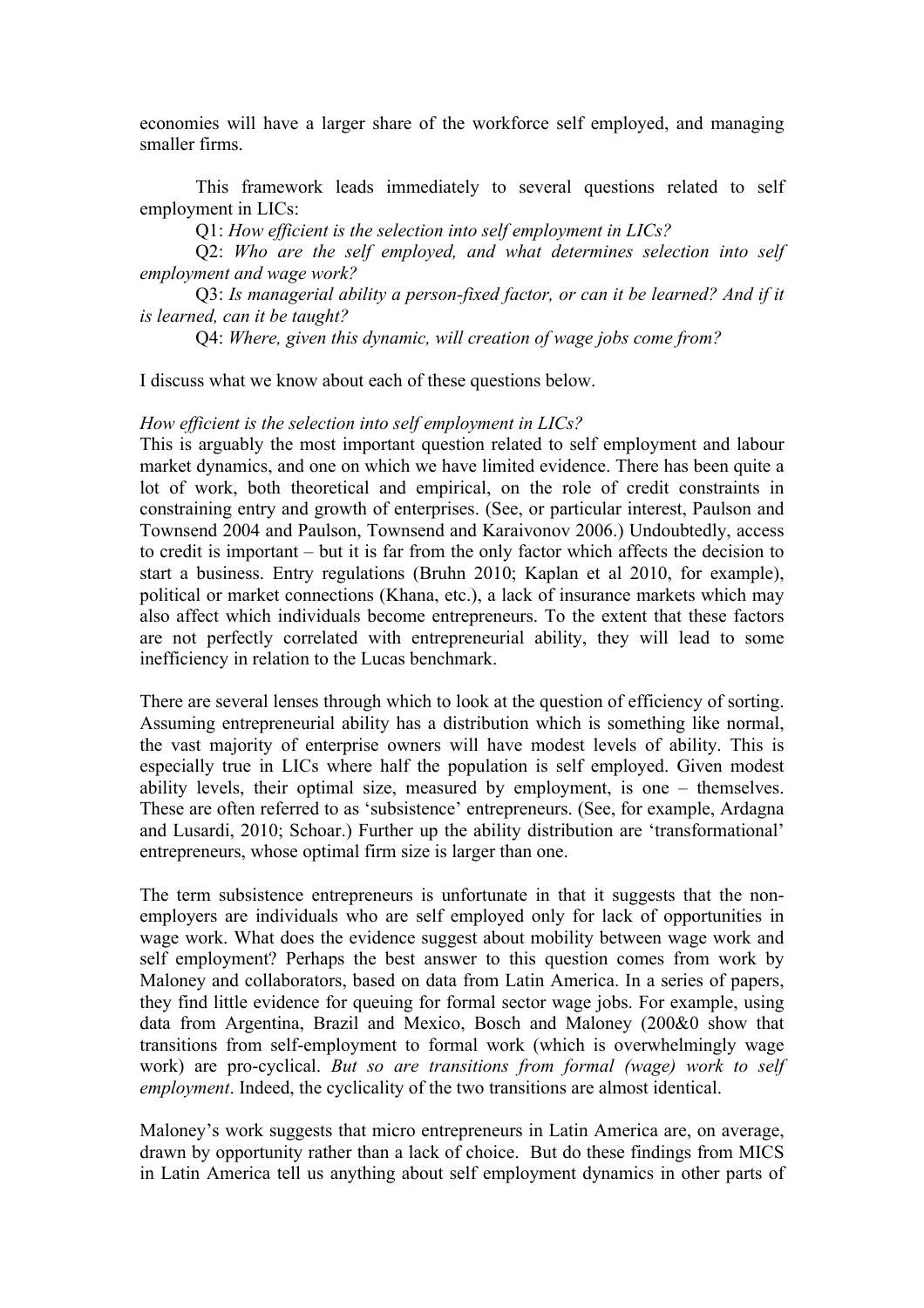the world, and in LICs? There is some reason to be sceptical that they do. Self employment rates in Sub-Saharan Africa are much higher than in Latin America. And while movement between wage work and self employment is very common in Latin America, de Mel et al (2010) find that over half of a sample of self employed in Sri Lanka report that they have always been self employed. This raises the question of whether the dynamics are different in Africa and South Asia than they are in Latin America. Unfortunately, a lack of panel data in South Asia and SSA make it difficult to assess whether the findings of Maloney and his co-authors carry over. The closest existing work may be that by Townsend and various collaborators, using long-term panel data collected from households in Thailand (which is an MIC rather than an LIC).

Because the entrepreneurs with an optimal firm size of one are likely to numerically dominate the population of entrepreneurs, analysis of 'the self employment' dynamics of the sort Maloney and his collaborators carry out is likely to be driven by nonemployers. But from the perspective of growth, the decisions of a few very high ability entrepreneurs may be of greater importance. Potential high-ability entrepreneurs face numerous constraints to opening a business. The World Bank's *Doing Business* project has been effective in highlighting many of these. But in addition to constraints, talented and well trained labour market participants often have unusually lucrative opportunities in salaried labour markets which raise the opportunity cost of starting a business. Driven by lucrative and stable public sector salaries, for example, queuing for government sector jobs is common among university graduates in LICs. Survey data from Sri Lanka suggest that parents- by a ratio of six to one for boys and almost twenty to one for girls– would rather see their children be managers in a government ministry than managers in large firm. This gap in aspirations holds even among those parents who believe either of these positions is possible for their children. There is some sense that the pattern of aspirations parents have for their children is similar in other LICs, especially in South Asia.

In addition to governments, NGOs and multinationals, faced with an environment where trust is a concern, may also distort labour markets by providing particularly enticing occupational choices for high-ability workers. These effects may be difficult to measure, because they remove only a few individuals from the set of business owners. But because these few are among the highly skilled, they may have important effects on growth and job creation.

With regard to high-ability entrepreneurs, there are two research agendas. One is to work on theoretical models which incorporate one or more of the constraints / wage market attractions in a way which gives insight into the actual circumstances in LICs. The other is empirical. This will involve, on the one hand, creation or use of panel data for the type of broader analysis of dynamics of the Maloney sort, and on the other hand, identifying or creating data which allows us to compare career paths of entrepreneurs in LICs with those in high-income countries.

# *Who are the self employed, and what determines selection into self employment and wage work?*

One approach to the efficiency question is to ask whether the relationship between measured characteristics and selection into self employment – or perhaps, selection into non-employer and employer status – differs in high- and low-income countries.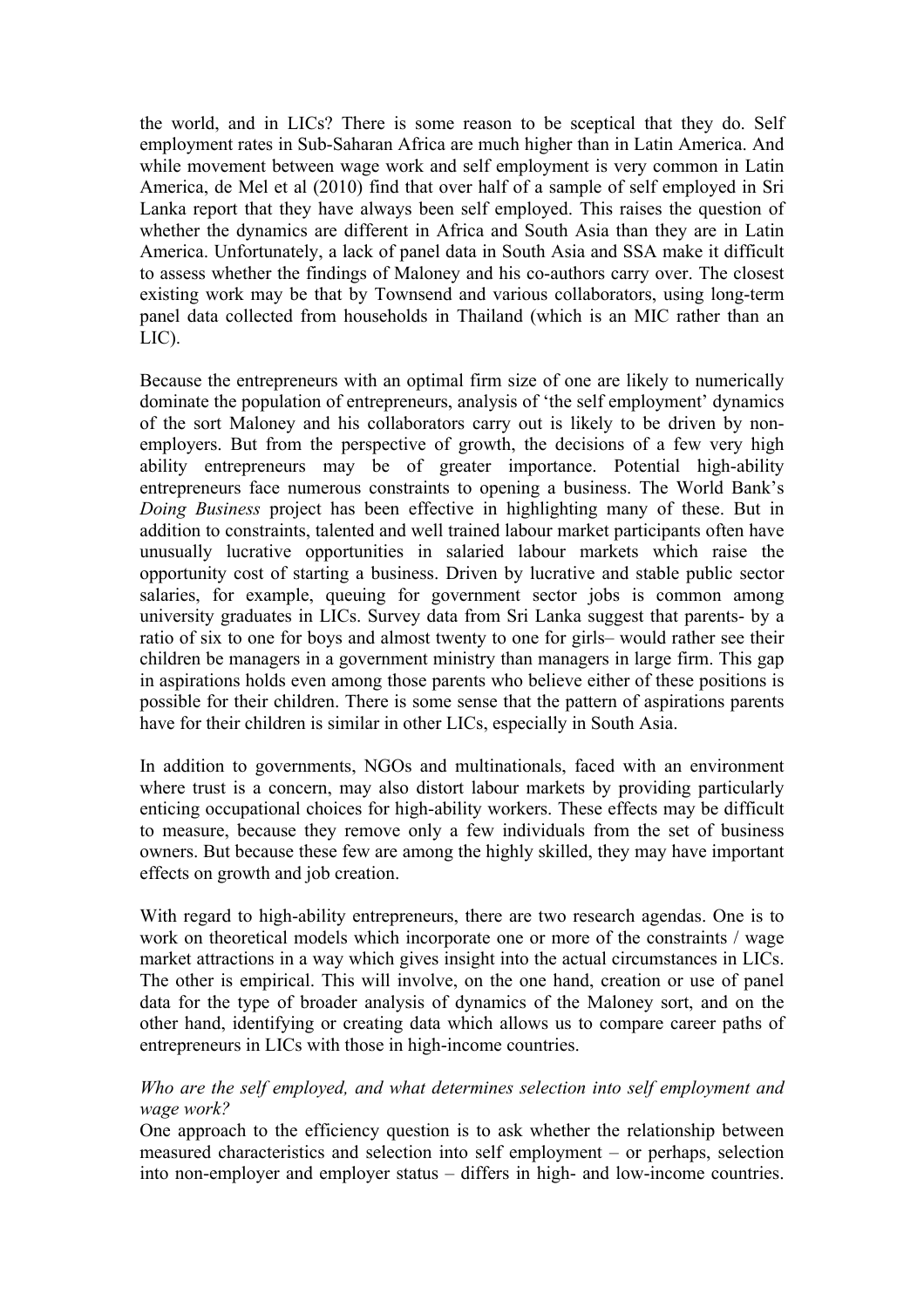We have limited information from large representative samples on the characteristics of entrepreneurs and wage workers. One exception is the work by Ardagna and Lusasrdi, which uses the Global Entrepreneurship Monitor (GEM) data 37 middleand high-income countries. The GEM survey asks individuals whether they are thinking about starting a business, and if so, whether they are doing so because of they see a business opportunity or because "they could find no better economic work…" (Ardagna and Lusardi, p. 6). They find that the potential entrepreneurs in this set of countries have higher rates of university and post-graduate education than non-entrepreneurs. Moreover, the education gap is even more pronounced between those considering a business opportunity than among those who say they are entering for lack of better alternatives. These results are also evident in data from Mexico analysed in Woodruff (2007). The Mexican data show that self employment rates are negatively correlated with educational attainment in Mexico, but positively correlated in the United States.<sup>1</sup> However, education is very positively correlated with firm size among the self employed in Mexico.

Ardagna and Lusardi also report that a 'fear of failure' matters. Respondents in the GEM are asked whether a fear of failure might dissuade them from opening a business. Potential entrepreneurs are less likely to say they fear failure, especially those who report chasing a business opportunity. This is perhaps not surprising in the context of having reported an interest in opening a business. But the question does highlight the need to understand the relationship between factors other than education on the one hand, and selection into non-employer or employer status on the other. In order to understand the efficiency of the sorting process, we need much more detail. In particular, what do the career paths of entrepreneurs look like in different environments? *De Mel et al ( 2010) indicate that, comparing non-employers with employers in firms with 5-50 workers, the employers are much more likely to have been wage workers at some point in their career.*

Notice that all of the data discussed are from middle- and high-income countries. There are many fewer studies comparing wage workers, non-employers and employers in LICs. In fact, I am not aware of any such studies using representative samples which go beyond measured education levels. This is clearly a gap. In closing it, we might look for ways to obtain data which would be comparable to that gathered in middle- and high-income countries. The relationships between worker characteristics and labour market status are not likely to be very informative except in a comparative context.

*Is managerial ability a person-fixed factor, or can it be learned? And if it is learned, can it be taught?*

 Jovanovic (1982) make an important extension of the Lucas framework. He supposes that entrepreneurs do not learn their managerial ability until after entry. They may therefore enter at a suboptimal size. Those who learn that they have low entrepreneurial ability exit. Those who learn they have high ability grow quickly in the initial period of operation as they re-optimise their scale given what they have learned about their ability.

!!!!!!!!!!!!!!!!!!!!!!!!!!!!!!!!!!!!!!!!!!!!!!!!!!!!!!!

<sup>1</sup> Perhaps not coincidently, returns to schooling are found to be strongly concave in high income countries, but often context in low and middle-income countries.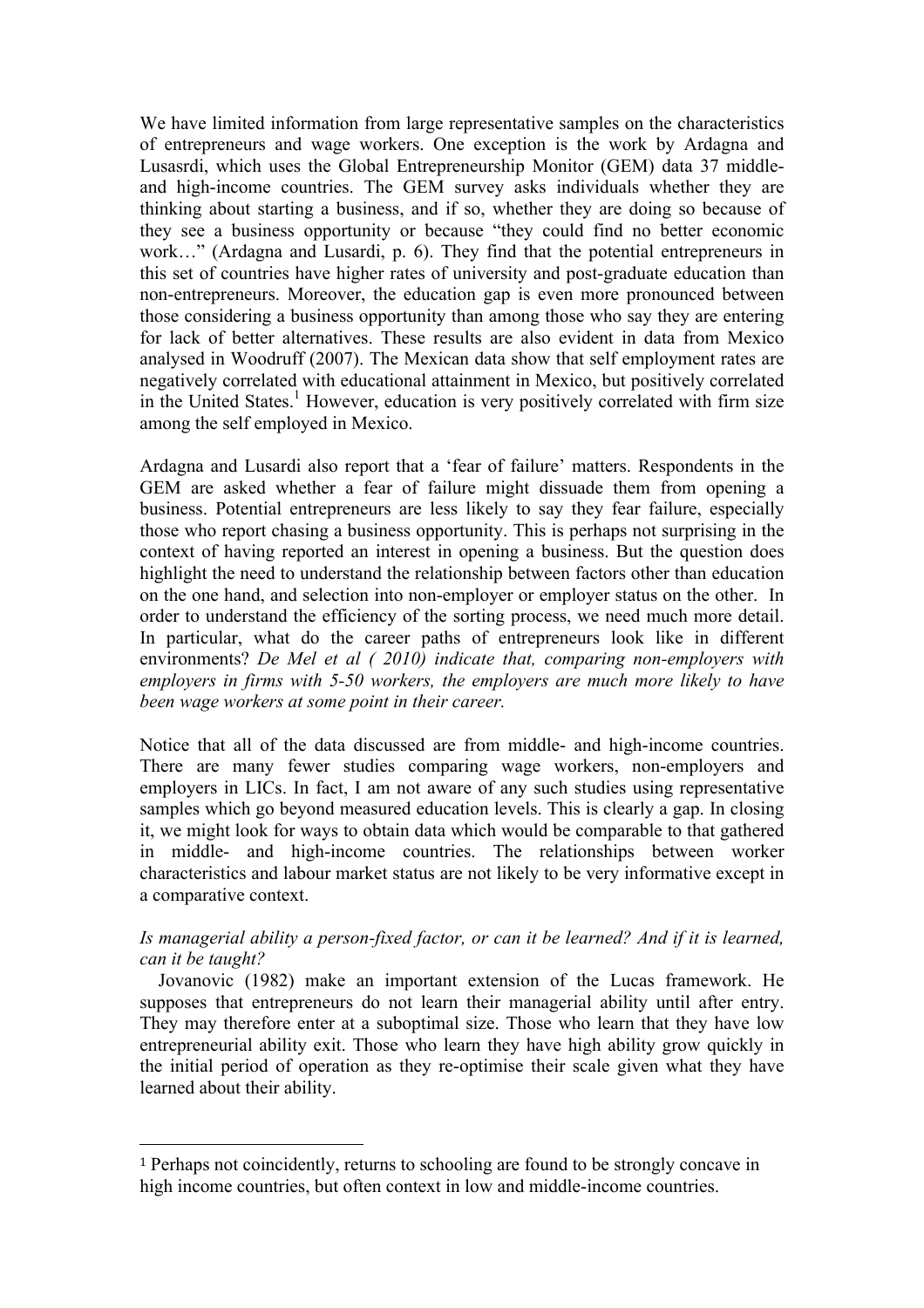There is evidence consistent with this sort of up-or-out behaviour. A separate but related question is also important: can entrepreneurship actually be taught? That is, is training of low-ability entrepreneurs effective is increasing entrepreneurial ability? The evidence on the effect of training is mixed, at best. The most credible studies are randomised control trials, which small to modest sample sizes in a diverse set of locations. They often show a positive effect but for a part of the training or for a subsample of the study. (See Karlan and Valdivia , Drexler Fischer and Schoar)

Perhaps it is not training on entrepreneurial skills, but other kinds of knowledge which are important. Owners of larger firms often have experience working as wage workers in larger enterprises.

Sutton (2010) traces the origins of the 50 largest companies in Ethiopia. The findings are illuminating: Sutton finds that only two of the 50 largest firms in Ethiopia trace their roots to small enterprises. Half were started by traders, who were for the most part involved in international trade. Most of the other half have roots either in the public sector (11 of the 50) or foreign firms (9). His conclusion is that knowledge of markets and market opportunities are key. Mostafa and Klepper trace the origin of numerous large garment exporters in Bangladesh to a single factory operated by a Daewoo subsidiary. Mid-level managers at Desh (Daewoo) gained skills needed to organise a large factory on the job. A key question for LICs without a large number of large firms is how do potential entrepreneurs obtain this training in the absence of these larger firms?

# *Where, given this dynamic, will creation of wage jobs come from?*

The distinction between subsistence entrepreneurs on the one hand and 'opportunity' or 'transformational' entrepreneurs on the other, presupposes an answer to this question. But in the reality of LIC labour markets, I worry that this distinction might lead us astray. The best answer to this question seems to me to depend on the answer to the preceding questions about the efficiency of sorting and learning. If the correlation between entrepreneurial ability and firm size is as high in LICs as it is in high-income countries, and if entrepreneurship cannot be taught, then creation of wage jobs will almost certainly come from expansion or entry to much larger firms. The focus then becomes determining the factors which discourage entry among those with very high levels of entrepreneurial ability.

Alternatively – or in addition, since these are not mutually exclusive – it may be that there are high ability entrepreneurs 'hiding' among the non-employers. The question then is whether, because of their numbers modest growth of non-employers or very small firms might generate an economically important number of jobs. Some evidence on this comes from ongoing research by de Me et al in Sri Lanka. A project which offered temporary wage subsidies to a random sample of enterprises with no more than 2 paid employees (and 84% of whom were non-employers) was offered a subsidy equivalent to have of an unskilled worker salary for a period of 6 months if they hired an additional employee. A year after the subsidy was removed, those offered the subsidy were around 10 percentage points more likely to have a paid employee than those in the control sample. Whether this is a permanent effect is not clear. And the project is not designed to address general equilibrium effects. But the initial results suggest that there may be some scope for generating employment even among the smallest enterprises.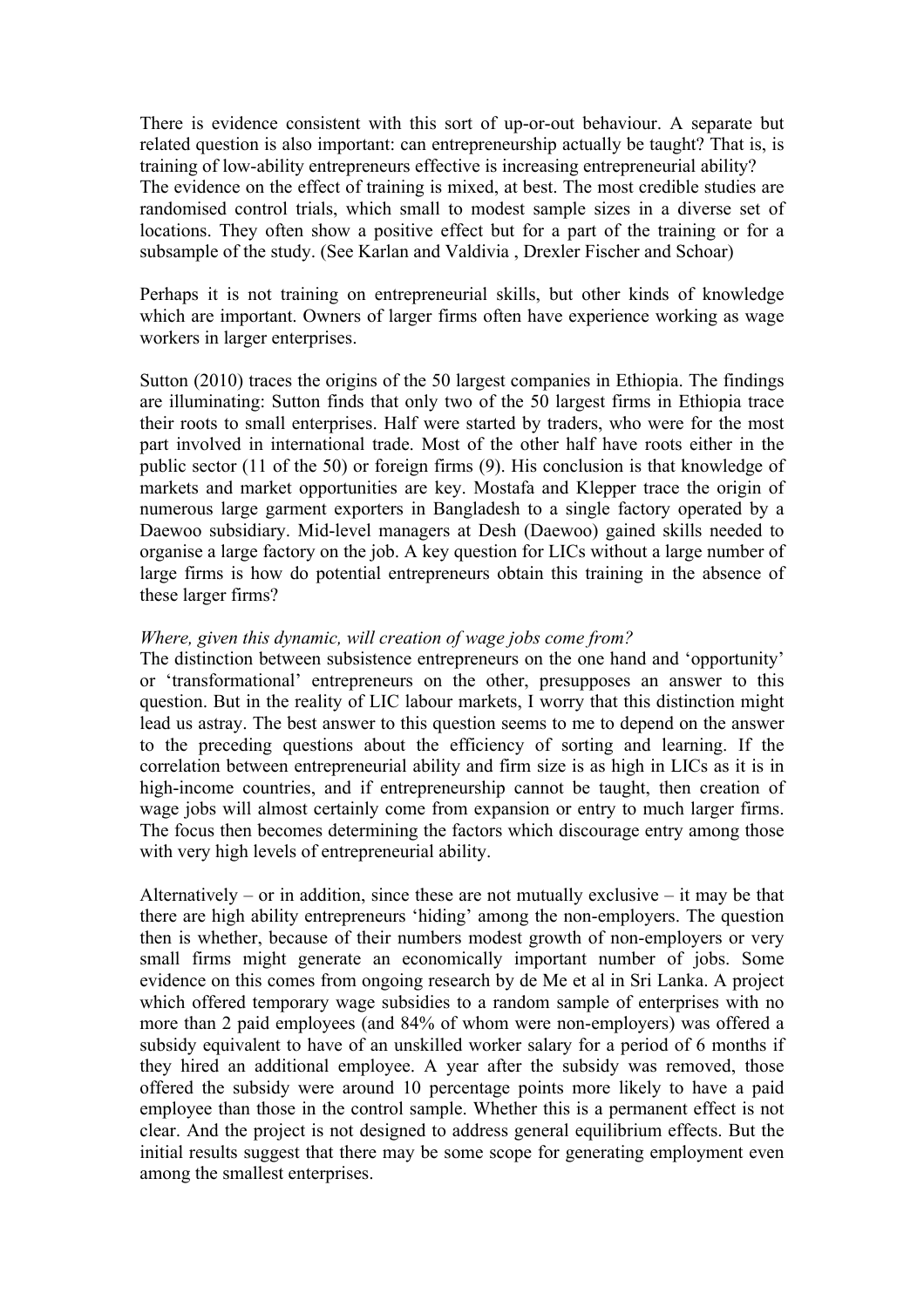In a second experiment involving small scale enterprises in Sri Lanka, de Mel et al (2011) provided incentives for firms to formalise their registration. The incentives are effective in inducing between 20 and 40 percent of previously unregistered firms to register. For the median firm, there appears to be no effect on growth of sales or employment. But in the upper tail, for perhaps 5-10% of the firms, registration does appear to be followed by growth. These results suggest that informality is a characteristic rather than a state for most firms. But again, given the number of informal firms, the effects on those at the upper tail  $-$  if they turn out to be more generally true – may have substantive effects on job creation. These findings are consistent with Kaplan et al (but not as much Bruhn's) analysis of a reform in Mexico which simplified business registration.

The data on firm dynamics and job creation in LICs are far too limited. But what data we have suggest that the majority of the largest firms are likely to enter large. Whether the smallest firms, vast in number, can generate meaningful employment by growing up a bit, and whether policy can speed that growth, are open questions.

### *Concluding remarks*

The goal of the workshop is to help establish an agenda for the GLM-LIC program. I have tried to outline what I see as important issues related to self employment, which is an important part – perhaps even the majority – of the labour force in LICs. This is also the point of the GLM-LIC agenda which will overlap most clearly with the agenda of the other DFID-funded research program on Private Enterprise Development in LICs (PEDL).

### **References:**

Ardagna, Silvia and Anamaria Lusardi, 2010, " Explaining International Differences in Entrepreneurship: The Role of Individual Characteristics and Regulatory Constraints," in *International Differences in Entrepreneurship*, Lerner and Schoar, eds., University of Chicago Press, 2010.

Drexler, A., G. Fischer and A. Schoar (2010) "Financial Literacy Training and Rule of Thumbs: Evidence from a Field Experiment", mimeo LSE

Gollin, 2002, "Getting Income Shares Right," Journal of Political Economy, Vol. 110, No. 2, pp. 458-474

Hasan, Rana and Mayank Raturi, 2020, "Quality of Jobs in the Philippines: Comparing Self-Employment with Wage Employment", Asian Development Bank Working Paper No. 148.

Karlan, D. and M. Valdivia (2011) "Teaching Entrepreneurship: Impact of Business Training on Microfinance Institutions and Clients". *Review of Economics and Statistics,* 

Maloney, William, 1999, "Does Informality Imply Segmentation in Urban Labour Markets? Evidence from Sectoral Transitions in Mexico," *World Bank Economic Review* Vol. 13, pp. 275-302.